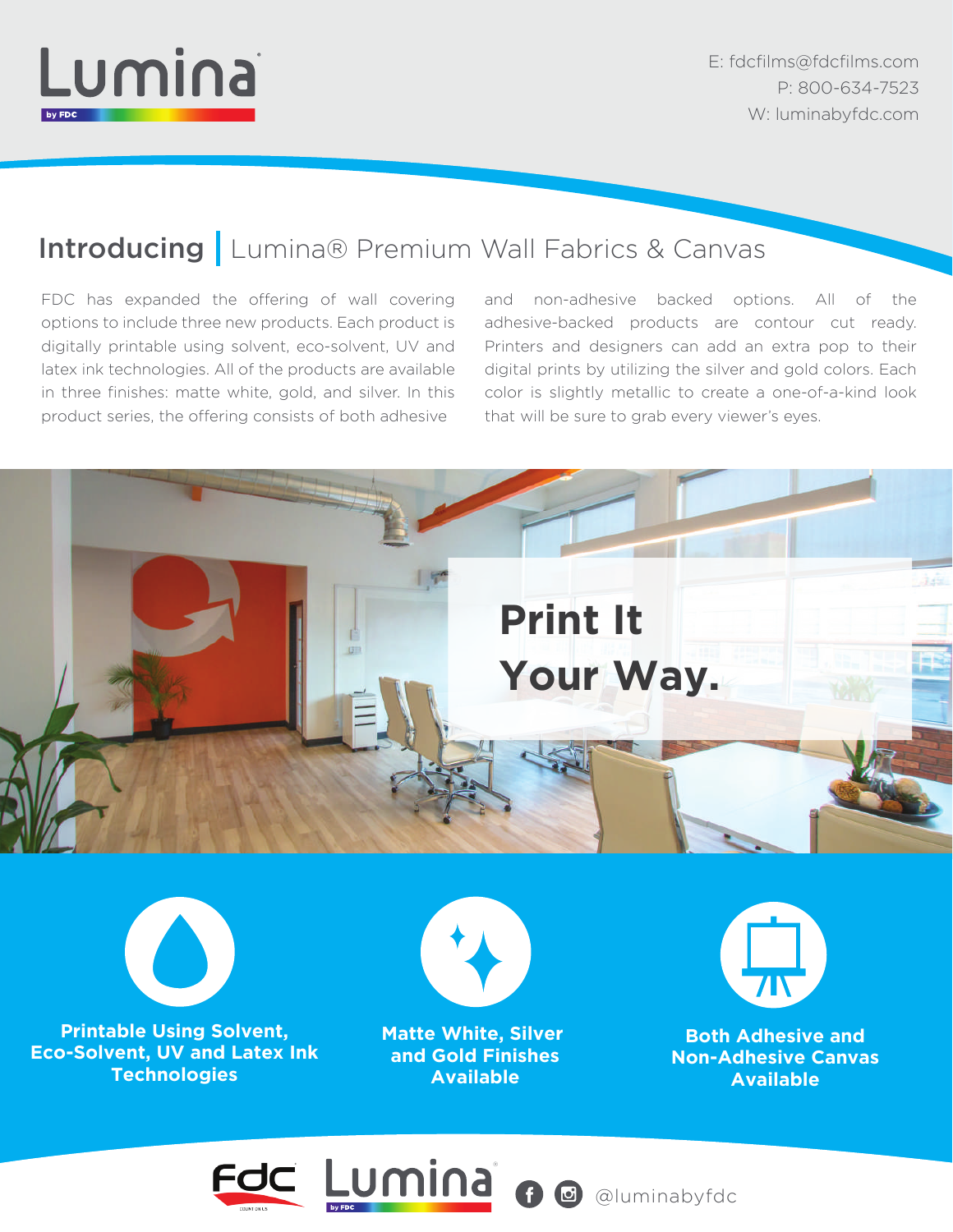## Product and Technical Specs

# 7337 Premium Wall Fabric

Lumina® 7337 Series is a digitally printable, polyester fabric that is ideal for application to interior walls. This film is backed with a repositionable, removable adhesive that can be applied to a non-porous substrate. It can be removed without damaging walls or removing paint while leaving minimal residue. This product is available in Matte White (049) and also features a metallic finish in colors of Gold (004) and Silver (007) that will make prints pop.



Film Technology | Acrylic Coated Polyester Film Thickness | 10 mil

Finish | Matte Blockout | N/A Adhesive / Color | Permanent/Clear

Liner | Kraft paper Conformability | Flat surfaces, simple curves Printable\* | E, S, L, U

# 7338 Adhesive Backed Canvas

Lumina® 7338 Series is a heavy-weight, wide-format, acrylic-coated, polyester-woven fabric designed for digitally printable wall coverings. This product features a removable and repositionable adhesive designed for installation on flat surfaces. Common substrates include painted drywall and glass. This product's weight and rigidity minimizes show-through of substrate imperfections. This product is available in Matte White (049) and also features a metallic finish in colors of Gold (004) and Silver (007) that will make prints pop.



Film Technology | Acrylic Coated Polyester Film Thickness | 17 mil

i

i

Finish | Matte Blockout | N/A Adhesive / Color | Permanent/Clear Liner | Kraft paper Conformability | Flat surfaces, simple curves Printable\* | E, S, L, U

## 7339 Non-Adhesive Backed Canvas

Lumina® 7339 Series is a heavy-weight, wide-format, acrylic-coated, polyester-woven fabric designed for digitally printable wall coverings. This product does not feature an adhesive and can be used in various framing systems, including silicone-edge systems and stretch frames. This product is available in Matte White (049) and also features a metallic finish in colors of Gold (004) and Silver (007) that will make prints pop.

Film Technology | Acrylic Coated Polyester Film Thickness | 17 mil

Finish | Matte Blockout | N/A Adhesive / Color | N/A



Liner | NA Conformability | Flat surfaces Printable\* | E, S, L, U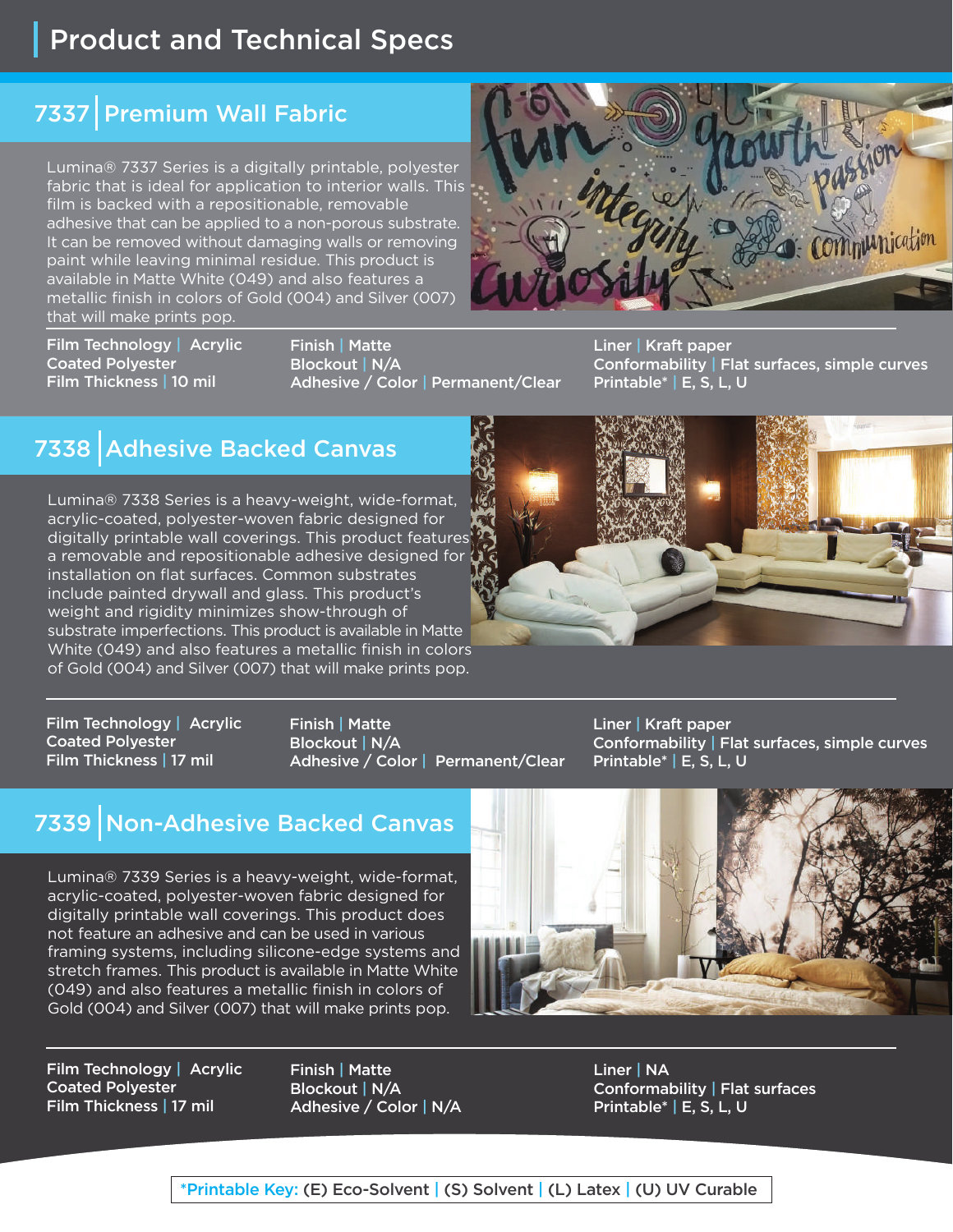## Need an additional sample?

FDC Graphic Films, Inc. has a full sample program for color matching and testing product out before you buy, and it is simple to use!

### If you are a distributor:

Contact FDC and request a sample. FDC will deliver the sample to you or drop ship the sample order directly to your customer at no charge.

#### Not a distributor?

Contact your local FDC distributor and request a sample! Don't know of any distributors? Check out our Distributor Locator online at fdcfilms.com, or call us at 800-634-7523.

Once you find a distributor, they will place an order with FDC, and we can ship your sample directly to you!



fdcfilms@fdcfilms.com | 800-634-7523 | luminabyfdc.com